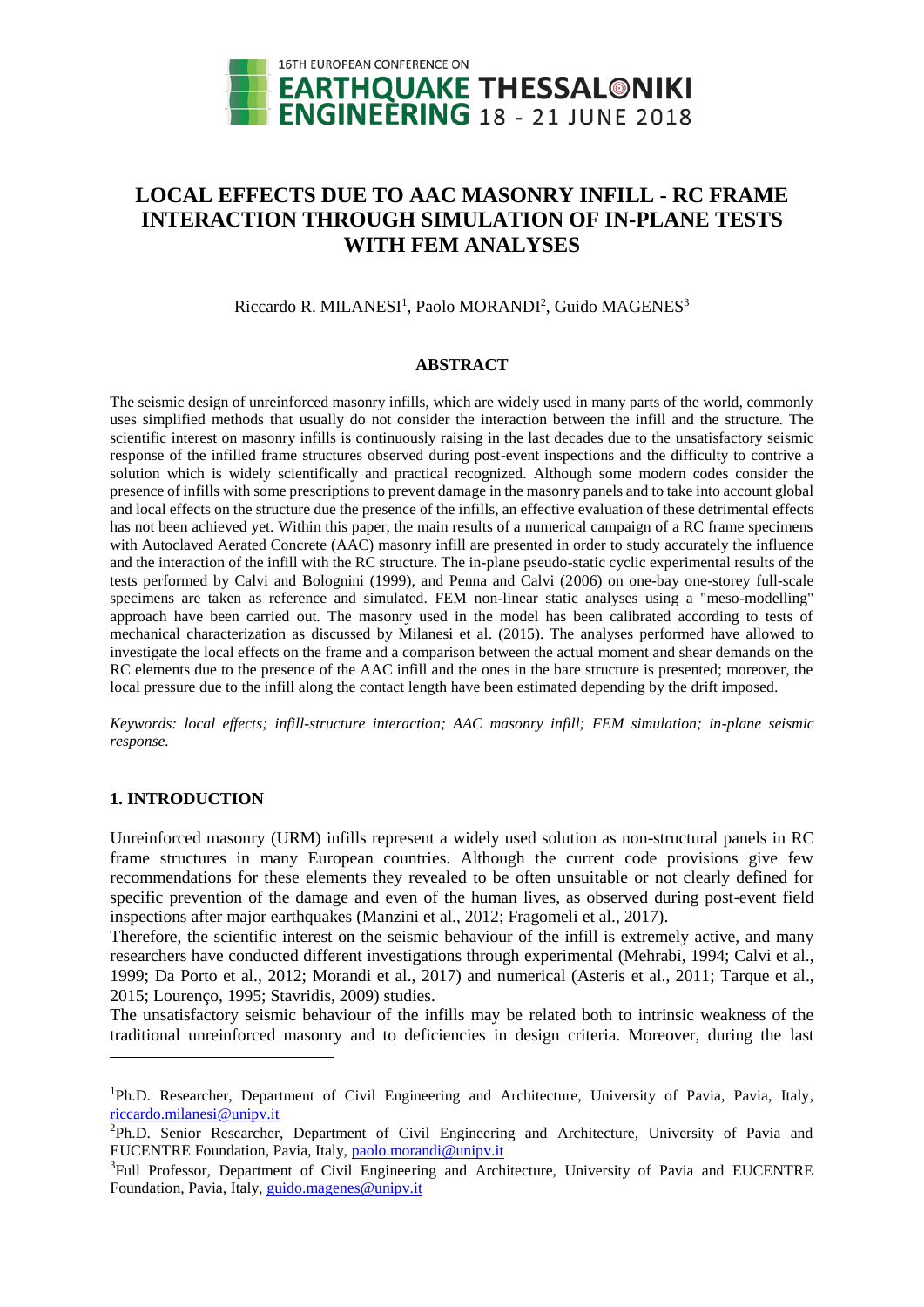lustrum, many studies of different innovative infills and possible improvements of the seismic performance are leading to the development of new products and innovative systems (i.e. Preti et al., 2012; Lin et al., 2016; Morandi et al., 2016; Verlato et al., 2016; Vintzileou et al., 2016).

In addition, the Autoclaved Aerated Concrete (AAC) masonry, which is gradually increasing its employment for both structural and non-structural purpose thanks to its lightness, excellent thermal and acoustic insulation and the fire resistance, has been barely studied in terms of seismic behaviour and will need to be adequately investigated through experimental and numerical researches.



Figure 1. Masonry infill damage after Italian earthquakes: (a) Emilia earthquake in 2012 (Manzini et al., 2012); (b) Central Italy earthquake in 2016-2017 (Fragomeli et al., 2017).

In this paper, the FEM simulation of the in-plane pseudo-static cyclic tests on a RC frame specimen infilled with unreinforced AAC masonry infill tested by Penna and Calvi (2006) is presented; moreover, the investigation has been focused on the influence and the interaction of the infill with the RC structure. Non-linear static analyses using a "meso-modelling" approach have been carried out and the masonry constitutive law has been calibrated according to tests of mechanical characterization discussed in detail by Milanesi et al. (2015).

The results of the analyses have been interpreted in order to evaluate the local effects on the frame; the study has been focused on the distribution of moment and shear demands on RC elements due to the presence of the AAC infill respect to the bare frame. Finally, the local pressure acting on the RC column is discussed.

# **2. CURRENT EUROPEAN SEISMIC PROVISIONS FOR INFILLED STRUCTURES**

According to the European code seismic provisions for infills, that are reported in Eurocode 8 (CEN, 2004), the structures located in seismic prone regions have to be designed and built respecting the life safety and damage limit states. Thus, in order to withstand the ultimate limit state (ULS), the structure have to maintain the structural integrity and a residual load bearing capacity after the seismic event, and local and global collapses have to be avoided. The design and construction of the structure to Damage Limit State (DLS) according to European seismic provisions is conducted in terms of displacement.

The damage limitation requirements, according to Eurocode 8 (EC8), are considered satisfied if the inter-storey drift  $d_{r,DLS}$  *j* /  $h_j$  ( $d_{r,DLS}$  *j* is the inter-storey displacement for storey *j* induced by the damage limitation seismic action, and  $h_i$  is the storey height) does not exceed the inter-storey limitation  $d_{DLS}$ which depends on the typology of non-structural element. Although the definition of the typologies is not clear and could be improved to avoid misinterpretations, the EC8 states that the inter-storey drift limitations for buildings are 0.50% for brittle non-structural elements attached to the structure, 0.75% for ductile non-structural elements, and 1.00% in case of absence of non-structural elements or with elements that do not interfere with the structure.

At the ULS, the safety verification, which has to be accomplished in terms of resistance to seismic action, effects for both structural and non-structural elements. In particular, for non-structural elements that might, in case of failure, threat the human life or affect the main structure of the building or services of critical facilities, as the infills, the verification is achieved by ensuring an out-of-plane resistance larger than the out-of-plane seismic force acting on the infill (usually defined as a horizontal out-ofplane force applied at the centre of mass of the infill). Moreover, the structural inter-storey drift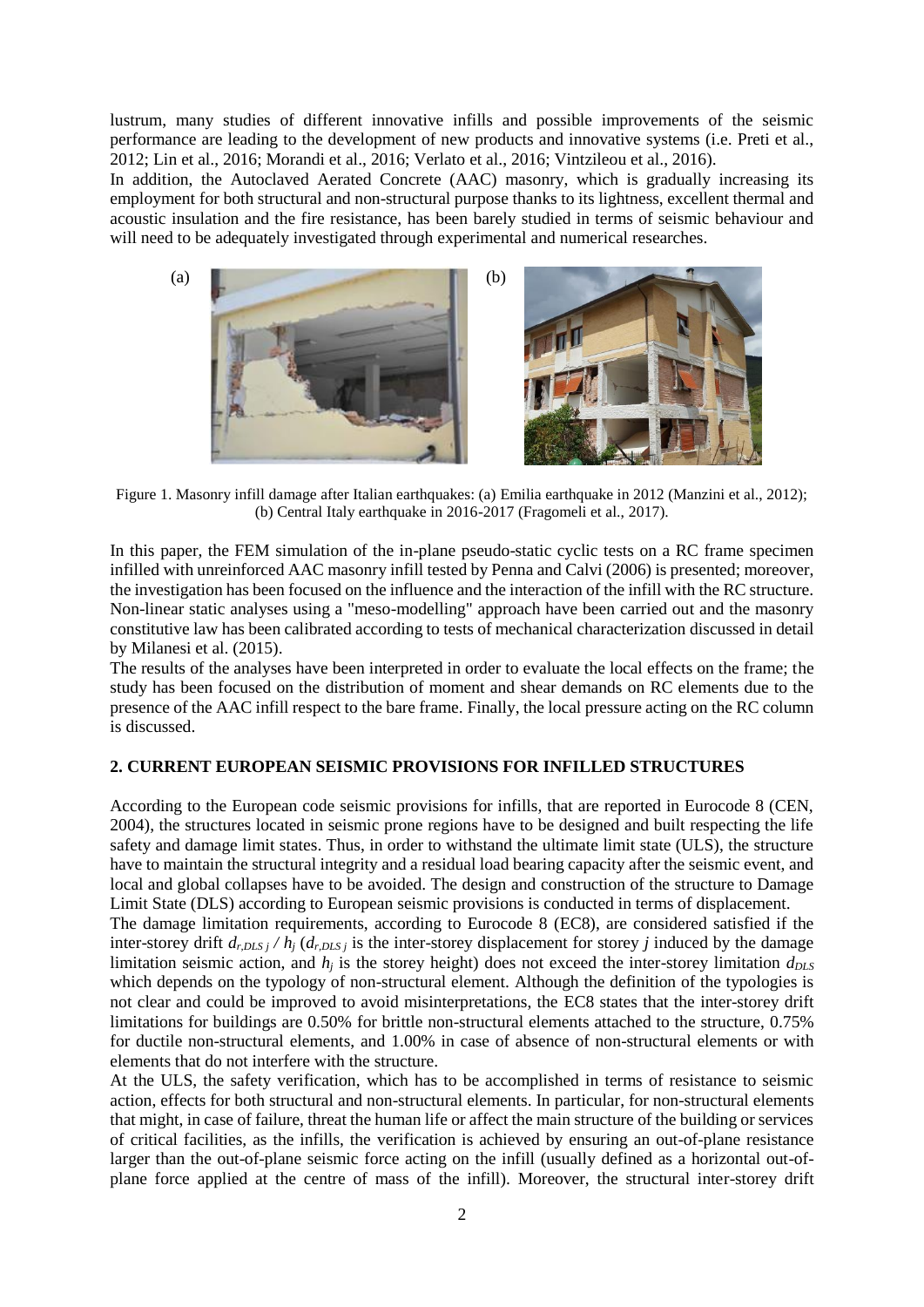limitation is usually employed to avoid widespread damages within the infill.

The EC8 prescriptions for the local effects are referred to the critical length only; indeed, the critical length, which is defined in the RC design of each element depending by the ductility class, is increased, due to the presence of the infill, to the total height of the RC column only in specific cases which are: columns at the ground floor, infill in full contact with the column only on one side, and columns in partial contact with the infill (see Figure 2).



Figure 2. Critical length of the columns (a) in full contact with the infill on one side, (b) columns at the ground floor, and (c) columns in partial contact with the infill (Hak et al., 2013a).

#### **3. FINITE ELEMENT MODEL: DESCRIPTION AND CALIBRATION OF THE MASONRY ACCORDING TO TESTS OF MECHANICAL CHARACTERIZATION**

In the present section a general overview of the description of the FEM and of the calibration process of the materials is reported, more detailed information can be found in Milanesi et al. (2015).

#### *3.1 Description of the FEM: general overview, geometry and elements typology, constitutive laws*

The modelling of the RC members and the masonry infill has been achieved through a "meso-modelling" (Lourenço, 1995) with the aid of TNO Diana software (2010), where the materials are modelled as homogenous; thus, the masonry has not been defined through elements representing the mortar joints and the masonry units separately. The meso-model approach allows the calibration according to the test of characterization of the masonry, which is considered as a unique material without distinction between the unit and the mortar materials; indeed, the mechanical behaviour of the masonry is implicitly taken into account through a proper calibration of the masonry material (see *Section 3.2*).

The modelling of a masonry infill in a RC frame through finite element approaches may usually be subdivided into two well-known crack models: discrete and smeared (Roots, 1998), which can be further characterized into fixed and rotating smeared crack approaches. In the present work, the smeared total strain rotating crack model, originally proposed by Vecchio and Collins (1986), has been used for the concrete and the AAC masonry infill.

The RC frame and the masonry infill have been modelled with an eight-node quadrilateral iso-parametric plane stress element (Figure 3a) based on quadratic interpolation and Gauss integration with 4 integration points per elements. The frame-infill interface has been modelled using six-node interface elements (Figure 3b).



Figure 3. (a) 8-node quadrilateral iso-parametric plane stress element; (b) Frame-infill 6-node interface element.

The same constitutive model has been used for the concrete of the frame and for the AAC masonry infill. A parabolic behaviour under compression has been assumed for the concrete and the AAC masonry (Figure 4a) and the compressive strength, along with the compressive fracture energy, has been defined. The "crack bandwidth" *(h)*, which is contingent on the element size and the type of element used and,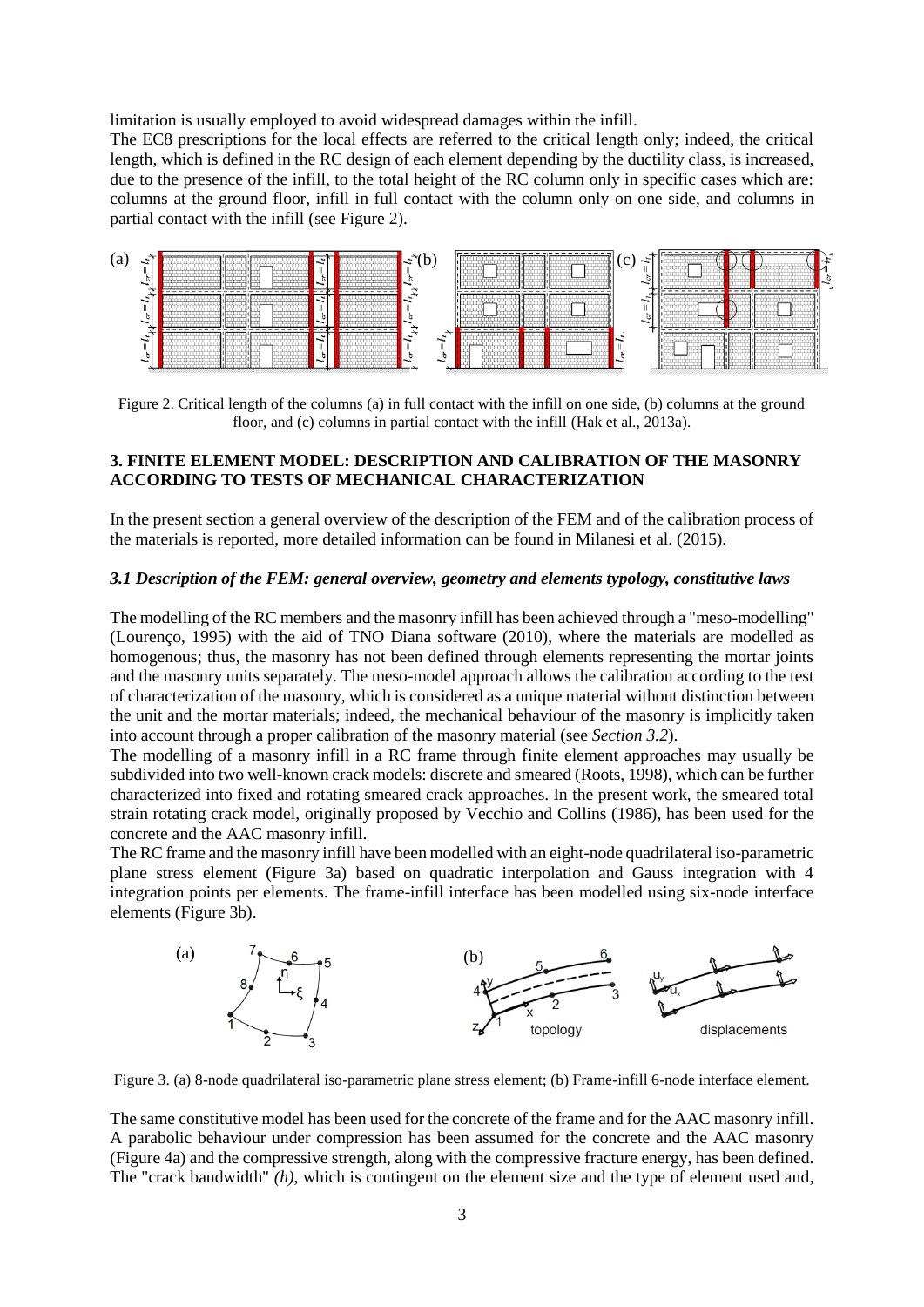in this particular case, it corresponds to the characteristic element length, has been computed automatically by the finite element software in order to avoid the "size effect". The reduction of the compressive strength due to lateral cracking has been considered according to the relationship proposed by Vecchio and Collins (1986) (Figure 4b). In addition, the increase of the compressive strength due to lateral confinement has been taken into account, using the model proposed by Selby and Vecchio (1993). The tensile behaviour has been idealized according to the model developed by Hordijk (1991) (Figure 4c). The tensile strength *fctm* has been computed with the formulae of Eurocode 2 (CEN, 2004), and the Mode-I fracture energy has been considered according to CEB-FIP Model Code 2010 (CEB-FIP, 2010). As an alternative, an elastic-brittle tensile constitutive model has also been used during the calibration of the material constitutive model used for the masonry. According to the elastic-brittle model the material has a perfect elastic tensile behaviour up to the maximum tensile stress (*ft)*, where the tensile resistance drops to zero.

For the reinforcing steel, the Von Mises yield criterion was adopted, with a bilinear stress-strain curve in uniaxial tension. The reinforcement steel bars have been considered as "embedded reinforcement" which add stiffness to the finite element model, as discussed by many authors (i.e Barzegar *et al.*, 1994 and Markou *et al.*, 2012). In this modelling technique, the reinforcing bars, which are explicitly modelled according to their real location and are not assumed as spread, are assumed to do not occupy any space or mass in the finite element model and the addition of embedded bars does not provide any weight to the mother element. The strains of the reinforcement are computed from the displacement field of the mother elements assuming perfect bond with the surrounding material.

The frame-infill interface elements employ a Coulomb Friction criterion (Figure 4d). The linear normal and tangential stiffness of the interface elements were assumed to be the same. The cohesion *c* and the friction coefficient *tanΦ* were computed from initial shear tests according to EN 1052-3 (2007). This model assumes that a gap forms if the tensile strength is exceeded.



Figure 4. (a) Parabolic compressive behaviour which can be used in rotating crack model; (b) Vecchio and Collins relationship for reduction factor due to lateral cracking; (c) Hordijk tensile constitutive law which can be used in rotating crack model (red line); brittle tensile constitutive law (green line); (d) Coulomb friction criterion with tensile strength limit.

#### *3.2 Calibration of the AAC masonry through simulation of the tests of characterization*

Penna and Calvi (2006), during the experimental campaign, have performed a series of tests of characterization in order to know the mechanical behaviour of the AAC masonry adopted, which was composed by 30 cm thick AAC units and both head- and bed-joints with a thin layer of mortar (about 1 mm thick). In this work, the results of the vertical, horizontal and diagonal compressive strength tests have been considered and modelled.

The three vertical and the three horizontal compression tests on masonry wallettes, that have been conducted according to EN 1052-1 (2011), give a mean value of about 2.0 MPa in both direction; the seven specimens that have been subjected to the diagonal compression tests showed a shear strength (*ft*) of 0.28 MPa  $(f_t=0.5F_{max}/(t_w(b+l)/2)$ , where  $F_{max}$  is the maximum applied load,  $t_w$  is the thickness of the masonry, and *b* and *l* are the dimensions of the specimen).

The masonry have been modelled with two different tensile behaviours (elastic-brittle and Hordijk) in order to compare the results and select the most suitable tensile constitutive law.

For both vertical and lateral compression, the stress-strain relations of the three cyclic tests are reported in Figure 5a and b, together with the results of the FEM pushover analyses (Figure 5a for the vertical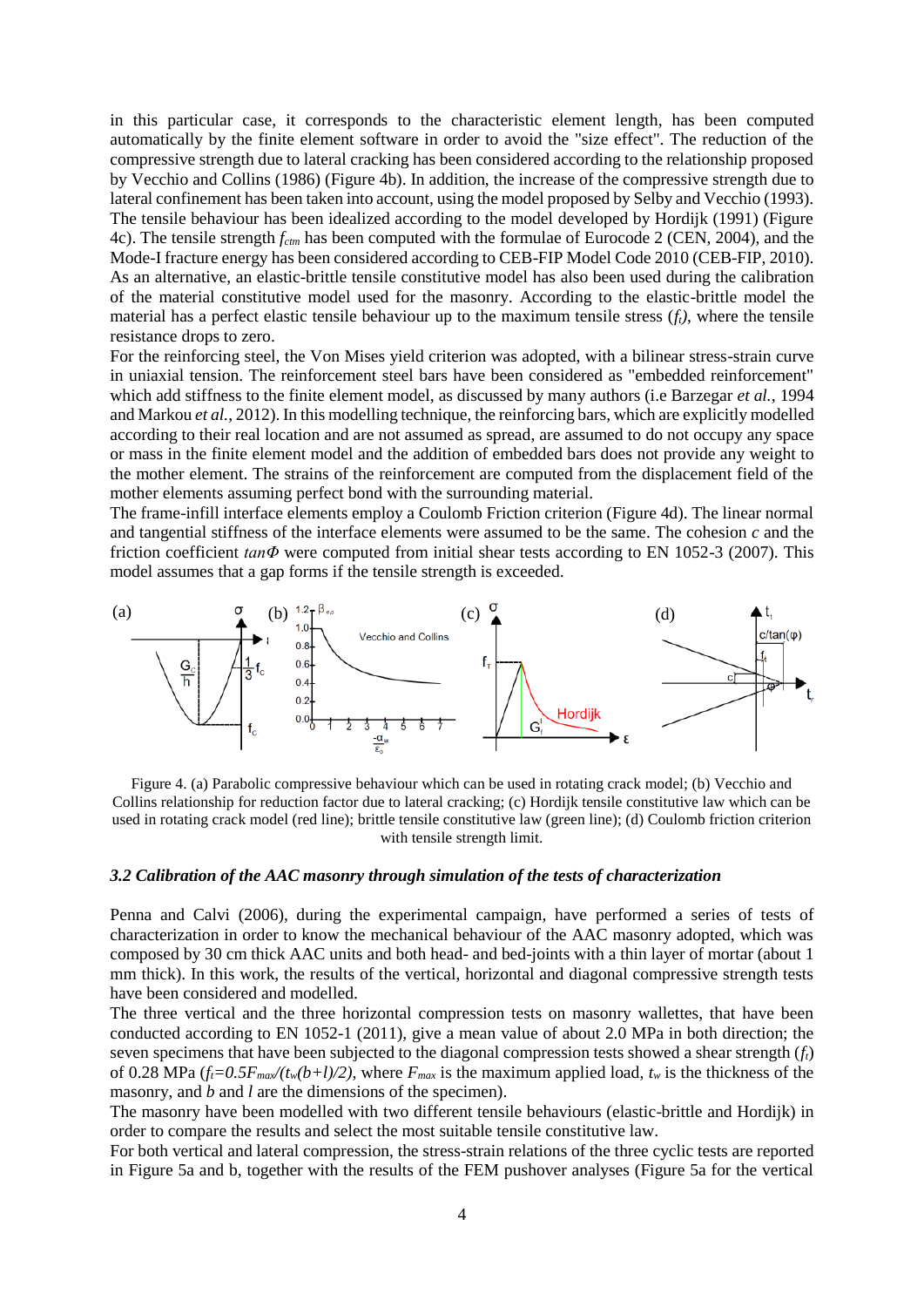and Figure 5b for the horizontal compression). The results appear to be in good agreement, although the peak stress is not perfectly attained in both the cases (vertical and horizontal compression). The two laws used for modelling the tensile behaviour of the material have provided similar results in the case of the vertical compression tests but a different deformation capacity for the case of the horizontal compression test. For the diagonal compression tests, the comparison between the experimental and the numerical results with Hordijk and elastic-brittle tensile behaviour is shown in Figure 5c. The same parameters adopted for the vertical/horizontal compression tests are used. The Hordijk tensile behaviour presents a better accuracy in the descending branch, whereas the brittle model appears to predict slightly better the peak and its location in the load-displacement coordinates. In both cases, the stiffness and the obtained ultimate displacement have found to be accurate. The Hordijk tensile behaviour has been preferred to the elastic-brittle one because of better results of the descending branch in the post-peak region.



Figure 5. Comparison between experimental and FEM analysis: (a) vertical compression; (b) horizontal compression; (c) diagonal compression.

# **4. NUMERICAL SIMULATION OF THE IN-PLANE CYCLIC TESTS OF A RC BARE FRAME AND A RC FRAME INFILLED WITH AAC URM**

The nonlinear static FEM analyses of a full-scale one-storey one-bay RC frame without infill and of a fully infilled RC frame with AAC URM have been performed.

### *4.1 Numerical simulation of the in-plane cyclic test of a RC bare frame conducted by Calvi and Bolognini (1999)*

The RC bare frame that has been taken as reference has been tested by Calvi and Bolognini (1999) within an extensive experimental campaign on different weak clay masonry infills in RC frame. The specimens (full scale, one-storey, one-bay) were designed according to modern seismic codes as part of a new building and subjected to in-plane and out-of-plane tests. The testing procedure consisted in applying a constant load of 400 kN at the top of each column to simulate the presence of upper storeys and in imposing a gradually increasing cyclic horizontal displacement to the beam in order to perform a cyclic pseudo-static in-plane test up to 3.6% drift for the bare frame. The dimensions and the reinforcement of the RC frame are reported in Figures 6a and 6b, whereas the Force-Displacement experimental curve of the bare frame and application points of the loads are shown in Figure 6c.

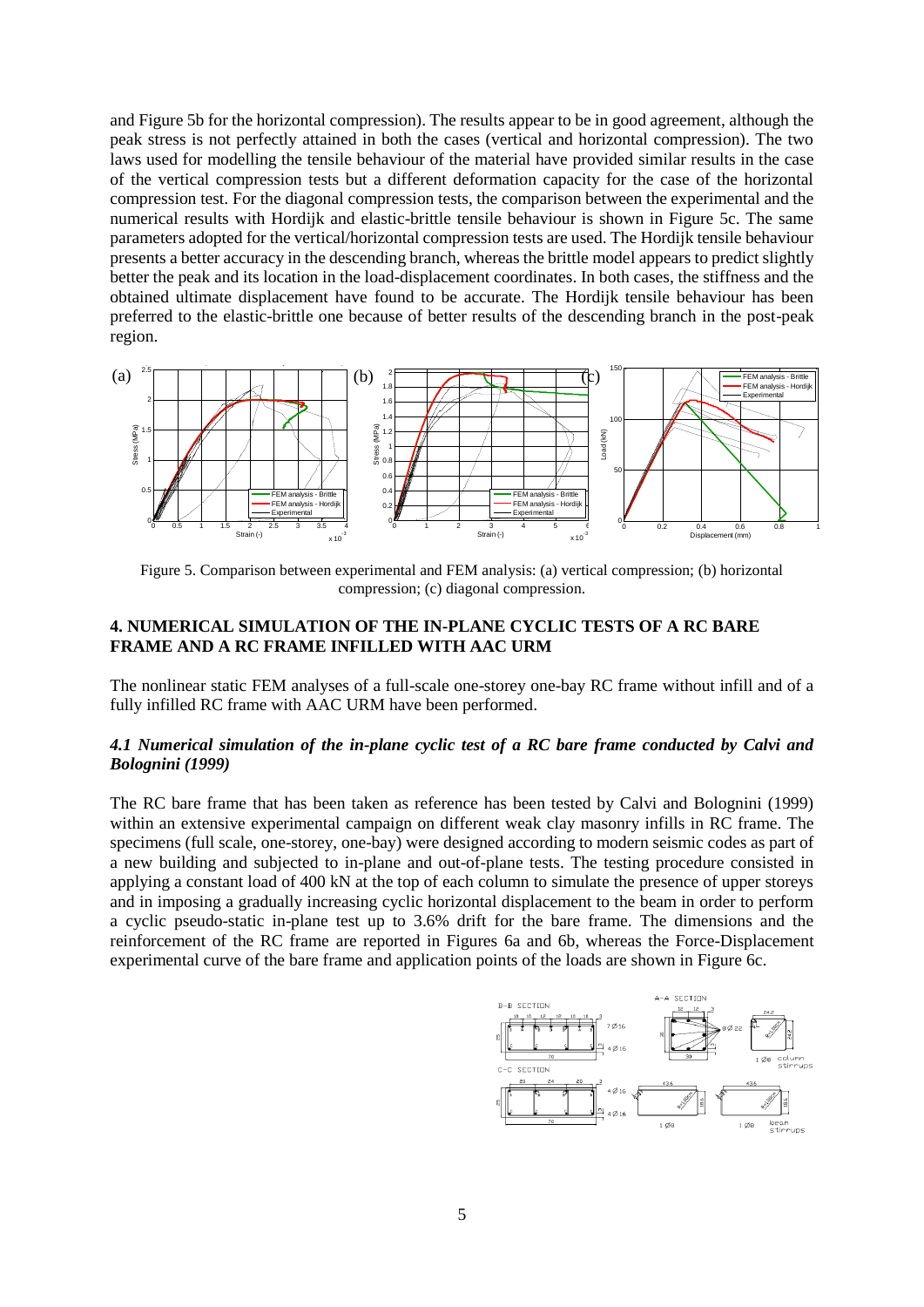

Figure 6. (a) Dimensions and reinforcement of the RC frame; (b) Detail of the sections of the RC frame; (c) Force-Displacement experimental curve of the bare frame and application points of the loads during the tests (Calvi and Bolognini, 1999).

As in the experimental testing campaigns, also the in the numerical studies is extremely important to have reliable results of the bare frame structure; indeed, as presented in *Section 5*, a comparison between the in-plane seismic performance of bare frame respect of the infilled frame allows a detailed interpretation of the results on the influence of the infill on the structure.

A phased analysis has been performed to replicate the experimental testing procedure; firstly the vertical loads were applied, secondly an incremental imposed displacement was imposed (pushover analysis). Four materials have been used according to the tests of characterization on the materials: the concrete of the beam, the concrete of the column, the steel of the longitudinal reinforcement and the steel of the transversal reinforcement. According to the reinforcement details, a clear cover of the concrete elements equal to 27 mm has been used. Only some of the experimental data on the mechanical characteristics of the concrete were available and, therefore, some values have been assumed making reference to the Eurocode 2 (CEN, 2004) and the CEB FIP 2010 Model Code (CEB/FIP, 2010). The properties of the concrete and of the reinforcement steel used in the FEM model are reported in more detail by Milanesi et al. (2015).

As shown in Figure 7a, the pushover analysis conducted on FEM has been able to predict the overall response of the bare frame; indeed, the numerical peak strength (225.5 kN) and the post-yield behaviour are really similar to the experimental results, where a peak strength of 227.7 kN has been obtained. Moreover, through the assumption of a Young modulus of the concrete equal to the 80% of the average elastic modulus evaluated with the expression in the EC2, the model has been able to match also the initial stiffness of the structure. The approximation of the Young modulus can be considered in line with the common dispersion of the values of this parameter. Figure 7b reports the deformed shape at the last drift obtained from the numerical simulation (4.3% drift).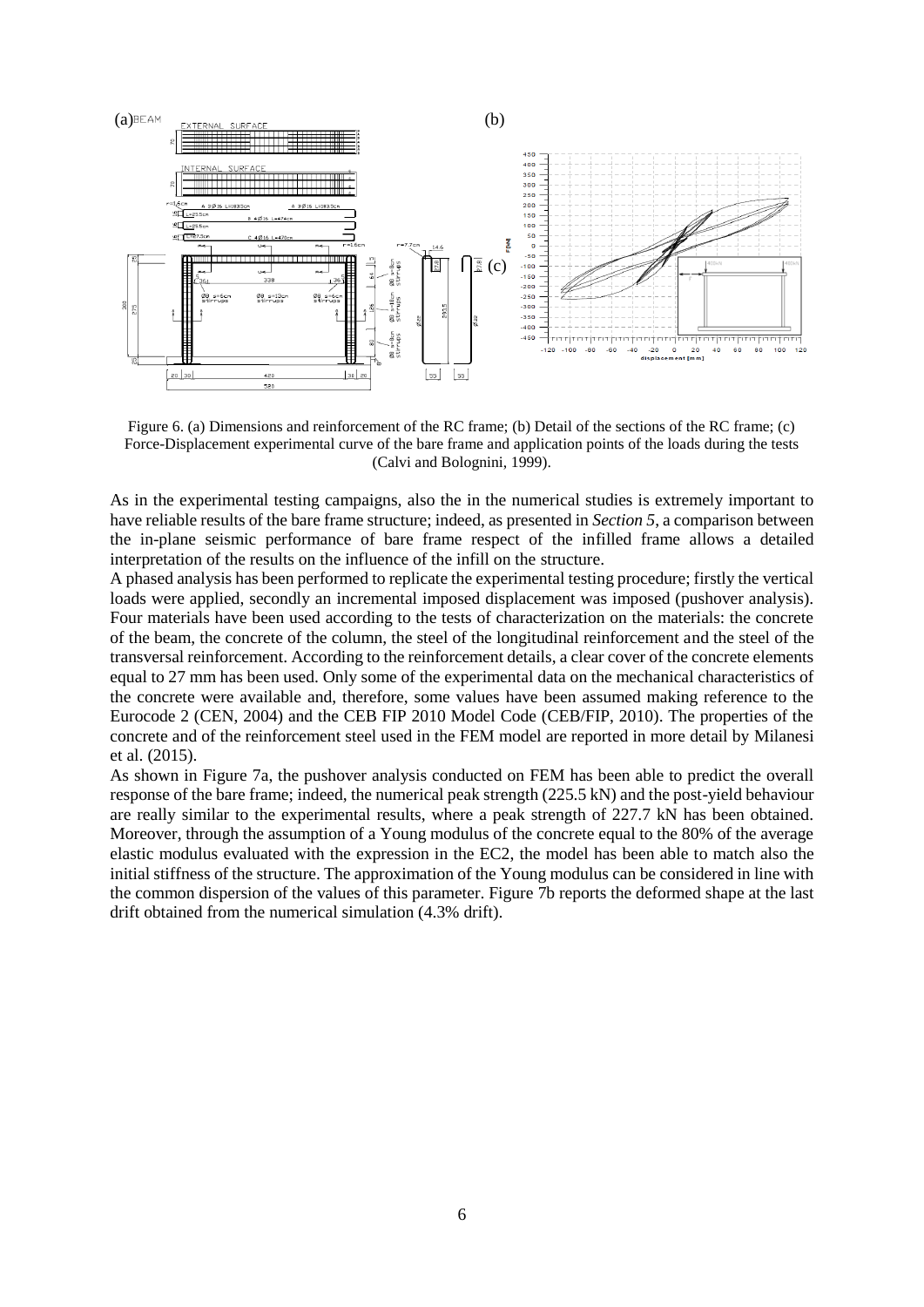

Figure 7. (a) Comparison Force-Displacement curves: pushover FEM analysis versus experimental cyclic results. (b) Deformed shape at 4.3% drift.

## *4.2 Numerical simulation of the in-plane cyclic test of a RC frame infilled with AAC URM conducted by Penna and Calvi (2006)*

In 2006, several tests on AAC masonry infills have been conducted by Penna and Calvi (2006), using the same RC frames of the research by Calvi and Bolognini (1999). The experimental campaign has studied the seismic behaviour of different AAC infills: unreinforced, reinforced with a RC mid-height beam, reinforced with steel bars in the bed joints and a solution with a central opening. For the sake of this study, only the in-plane test on the AAC URM infill rigidly attached to the RC frame has been taken into account.

The specimen considered has tested up to a in-plane drift of 1.2%, in Figure 8a the cracking pattern at end of the test is reported, whereas the Force-Drift experimental curve is shown in black line in Figure 8b.

The same phased FEM analysis conducted for the bare frame model and described in *Section 4.1* has been carried out. The materials properties of the concrete and of the steel reinforcement assumed for the bare frame have been used for the infilled model. The properties of the AAC masonry have been calibrated as reported in *Section 3.2*. Moreover, an interface material has been included and modelled between the RC elements and the masonry. Further detail on values adopted and the modelling are reported in Milanesi et al. (2015).

Figure 8b, where the comparison between the Force-Drift experimental and numerical curves is reported, shows that the results of the FEM analysis are able to predict fairly well the overall behaviour of the structure.



Figure 8. (a) Unreinforced AAC infill. (a) Crack pattern, (b) Comparison of the Force-Drift curves: experimental vs numerical.

The influence on the global seismic behaviour of the structure due to the infills is scientifically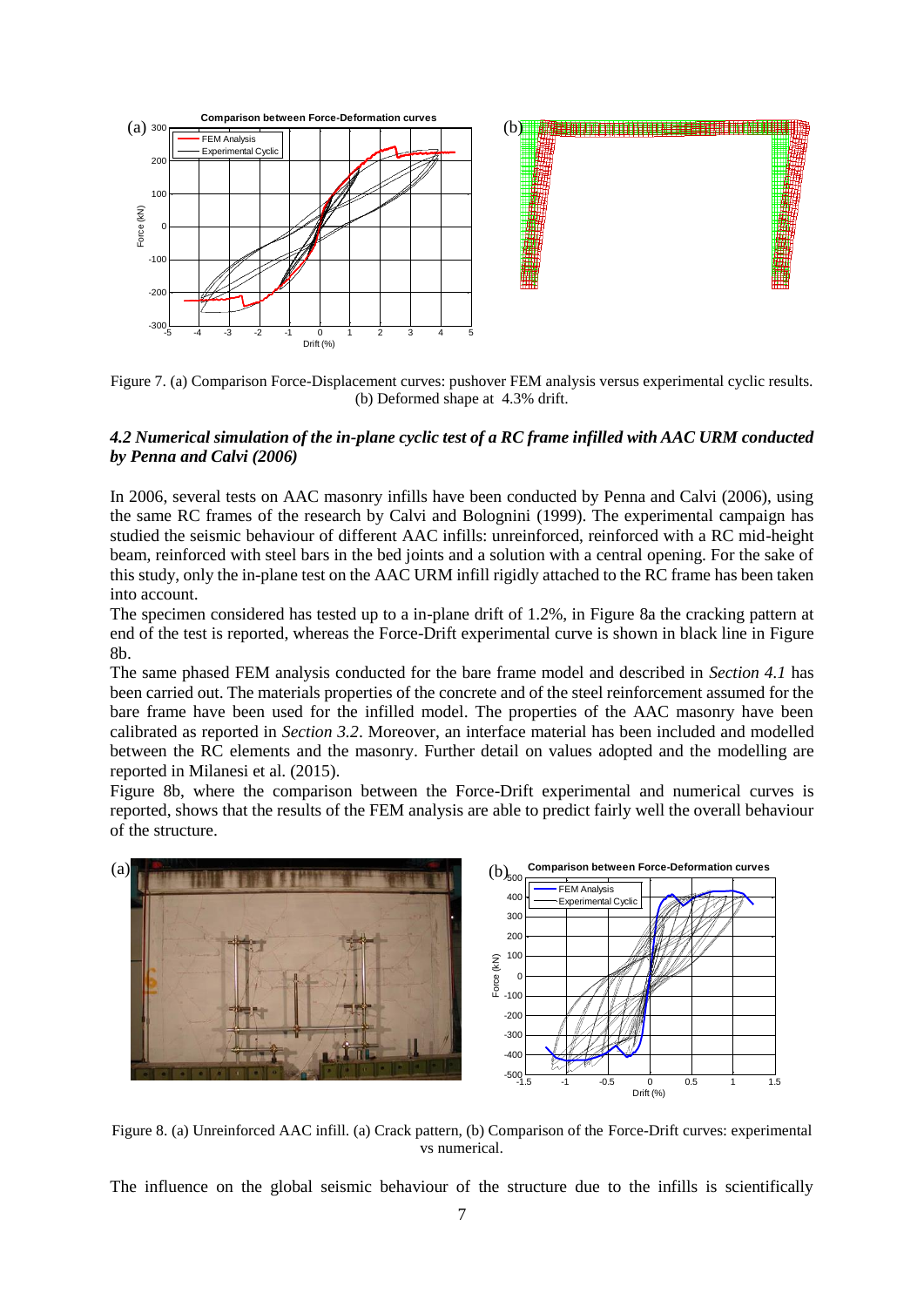recognised. Indeed, the variation of the deformed shape between the bare and the infilled frames is significant (Figure 9) and, for the AAC URM infilled RC frame studied, it dramatically changes depending from the drift. Furthermore, also the variation of the subdivision of the applied force into the base shear absorbed by the infill and taken by each RC column is altered due to the presence of the infill and it varies with the drift (Figure 10).





Figure 9. Comparison of the deformed shape of the RC bare frame (blue) and the infilled RC frame (red) at different drifts: (a) drift 0.50%, (b) drift 1.20%.



Figure 10. Base shear subdivision among RC columns and infill at: (a) drift 0.50%, (b) drift 1.20%.

# **5. LOCAL EFFECTS ON THE RC COLUMNS DUE TO THE INFILL**

The post seismic surveys, even after earthquakes occurred recently, proved the possibility of occurrence of local effects on structural elements of infilled RC frame structures. In particular, the local damage and the brittle failure can interest RC columns in partial contact with infill. Indeed, the masonry panel causes a reduction of the clear height of the column and induces a local increase of the shear and displacement demands. Moreover, masonry infill typologies with high strength and stiffness has more probability to provoke detrimental local effects on RC columns of frame structures, especially if the infill is located only on one side of the column. In particular, additional concentrated shear demands may occur to the column edges, where there is the creation of a region of contact with the masonry infill due to the activation of the compressive diagonal strut, and possibly causing local column damage or shear failure.

The bending moment (Figure 11) and the shear demands (Figure 12) on the two RC columns of the bare frame show an almost symmetrical behaviour. They have been both calculated from the pushover analysis as a function of the imposed drift. Similarly, the moment and shear demand in case of AAC URM infilled frame are reported in Figure 12 and 13, respectively.

According to Table 1, there are evident differences between the bare and the infilled frames in terms of intensity and distribution of the internal forces. The changes start from the early low levels of imposed drift demand. The column of the infilled frame present a shear demand that is found to be almost constant up to the point where the local pressure of the infill begins to be activated and then it increases almost linearly up to the column edges; the maximum shear on the RC columns is always much larger than the one of the bare frame. Although also the moment distribution in the column of the infilled frame is very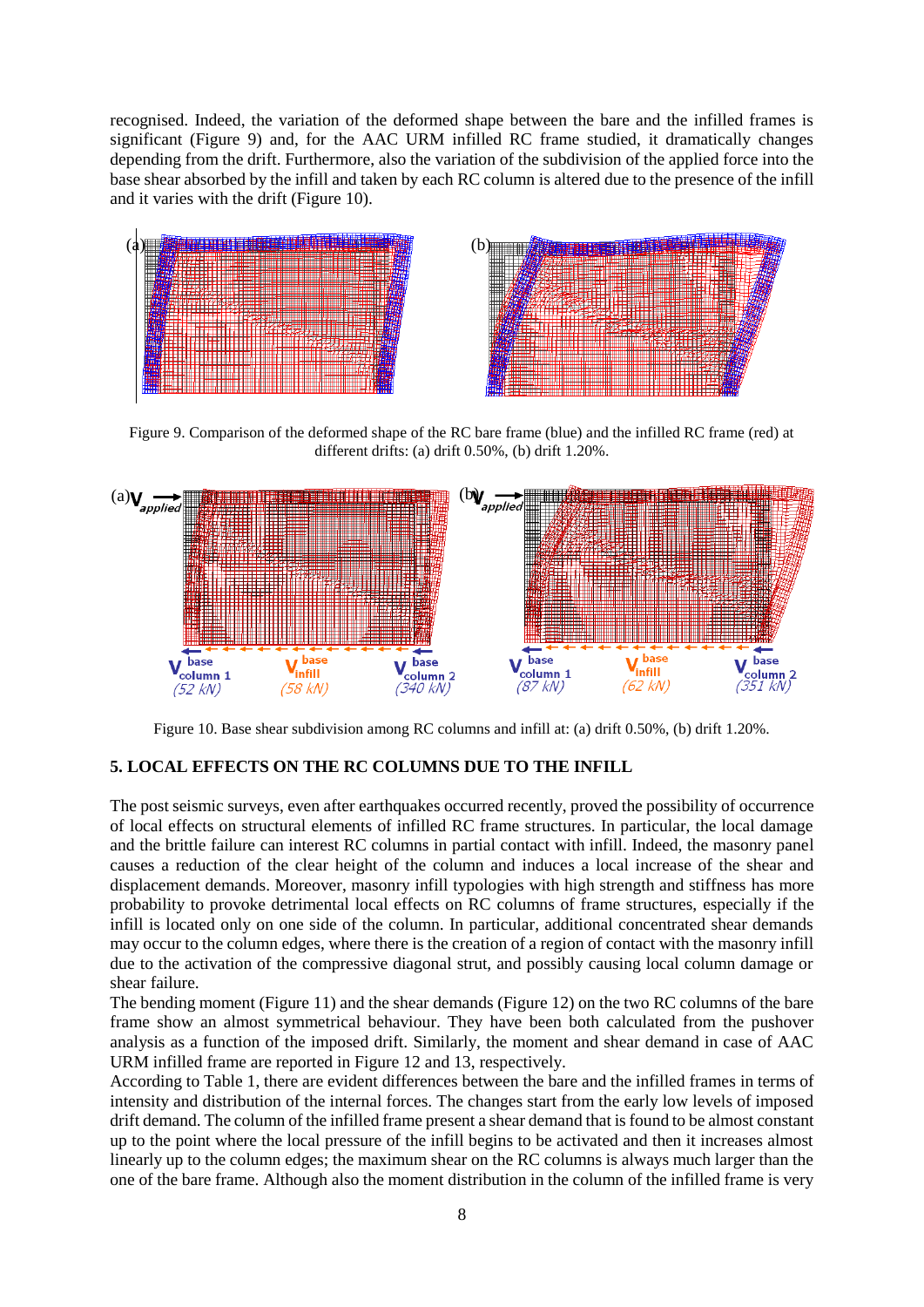different from the one of the bare frame, the maximum values are included between the maximum positive and negative moment of the bare structure. A comparison between the moment and shear demand at 0.3%, 0.5% and 1.0% is reported in Table 1.



Figure 11. RC bare frame moment demand at different drifts (a) Column 1 (left), (b) Column 2 (right).



Figure 12. RC bare frame shear demand at different drifts (a) Column 1 (left), (b) Column 2 (right).



Figure 13. AAC infilled RC frame moment demand at different drifts (a) Column 1 (left), (b) Column 2 (right).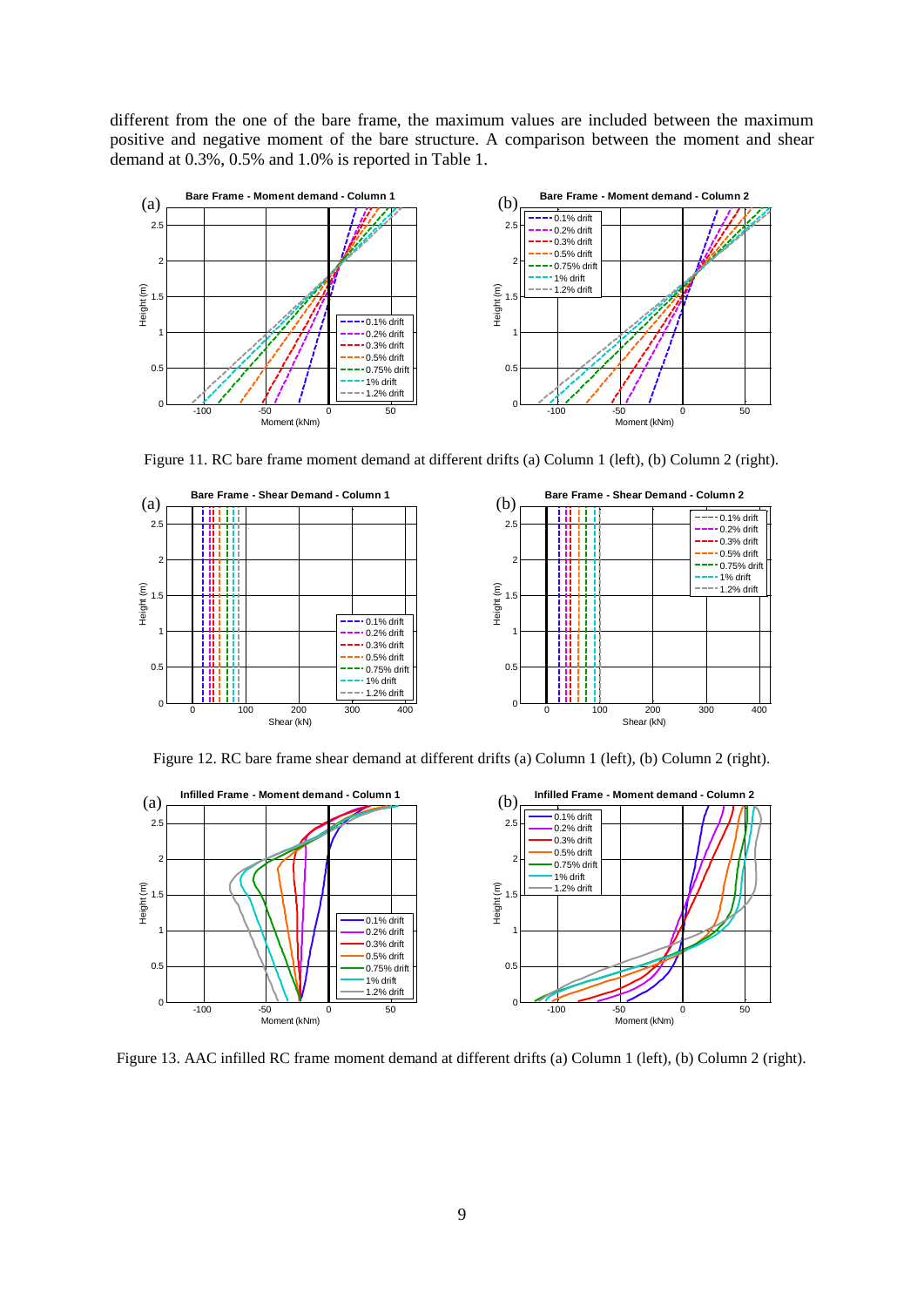

Figure 14. AAC infilled RC frame shear demand at different drifts (a) Column 1 (left), (b) Column 2 (right).



Table 1. Comparison of the moment and shear demand on RC column 1 of the RC bare frame and the AAC infilled RC frame at different drifts.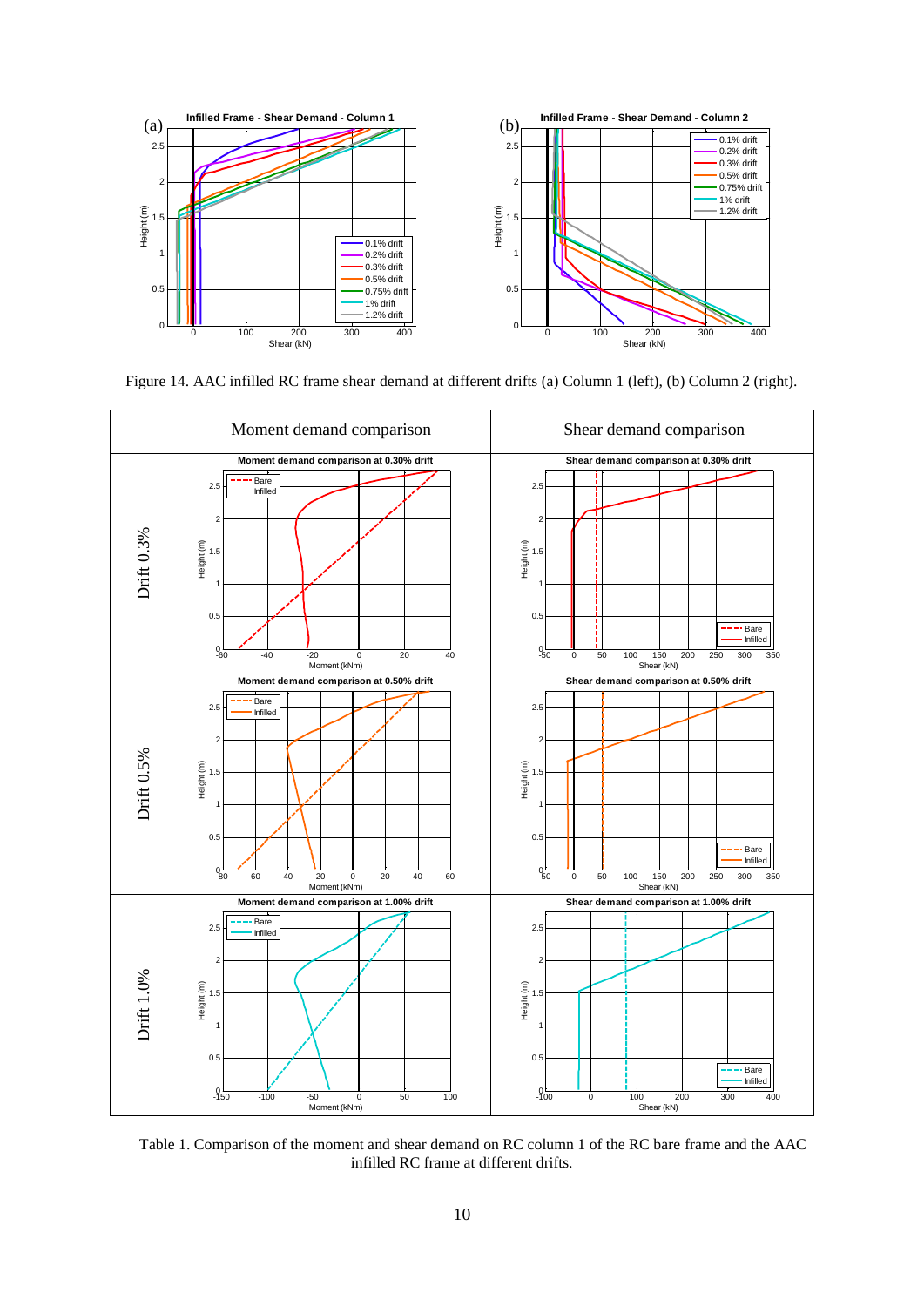Furthermore, from the plots reported in Table 1 and Figure 15 a change of the shear demand depending from the applied displacement is clearly appreciable. The results are in agreement with the findings of other researchers with different masonry typologies (Buonopane et al., 1999; Bolis et al., 2017). The local pressure distributions along the height of the column at different drifts for both column is shown in Figure 15, where the horizontal axis reports the dimensionless ratio between the stresses and the compressive strength of the masonry. The local pressure distribution shows a behaviour which is similar to a rectangular "stress block" from a drift of approximately 0.5%. Although the pressure distribution is dependent from the infill typology, the mechanical characteristics of the masonry, the interface material and other parameters, the local pressure distribution, for similar infill and masonry, is expected to increase (or decrease) proportionally with the mechanical characteristic of the masonry; thus, the shear demand and the local pressure may also be more detrimental than the results reported in Table 1 and Figures 15 and 16.



Figure 15. AAC infilled RC frame shear demand at different drifts (a) Column 1 (left), (b) Column 2 (right).

# **6. CONCLUSIONS**

In the present work, a numerical simulation of in-plane tests conducted by Calvi and Bolognini (1999) and by Penna and Calvi (2006), for bare and AAC URM infilled frames, respectively, has been performed, and the local infill-frame interactions have been discussed.

In the non-linear static analyses performed using a FEM meso-model approach, the masonry of the infill has been calibrated according to tests of characterization. The numerical results of both the bare and infilled frames present a good matching with the Force-Displacement experimental curves and the cracking pattern observed during the tests.

The numerical simulation of the tests has allowed to obtain the actual moment and shear demand for each column at every imposed drift Thus, a comparison between the bare and the infilled frame has permitted to highlight the significant difference in the distribution of the internal forces in the case of AAC rigidly attached infill in comparison with the bare frame. The presence of the infill produces additional shear demand along the contact length and these local effects are relevant even at low levels of in-plane drift. The additional shear demand originates a local pressure that results in an almost rectangular stress block shape starting from 0.5% drift, when a complete activation of the diagonal strut occurred and evident damage in the masonry was observed.

Finally, this study on the local effects due to infill/RC frame interaction clearly needs further work including, for example, an investigation on the contact length variation in comparison with the imposed drift, a comparison of the numerical results with the approaches in literature, and an parametric application on a wider variety of masonry infills.

#### **ACKNOWLEDGMENTS**

The research, upon which this work is based, has been carried out at the University of Pavia/EUCENTRE and at the Middle East Technical University, and it has been sponsored by the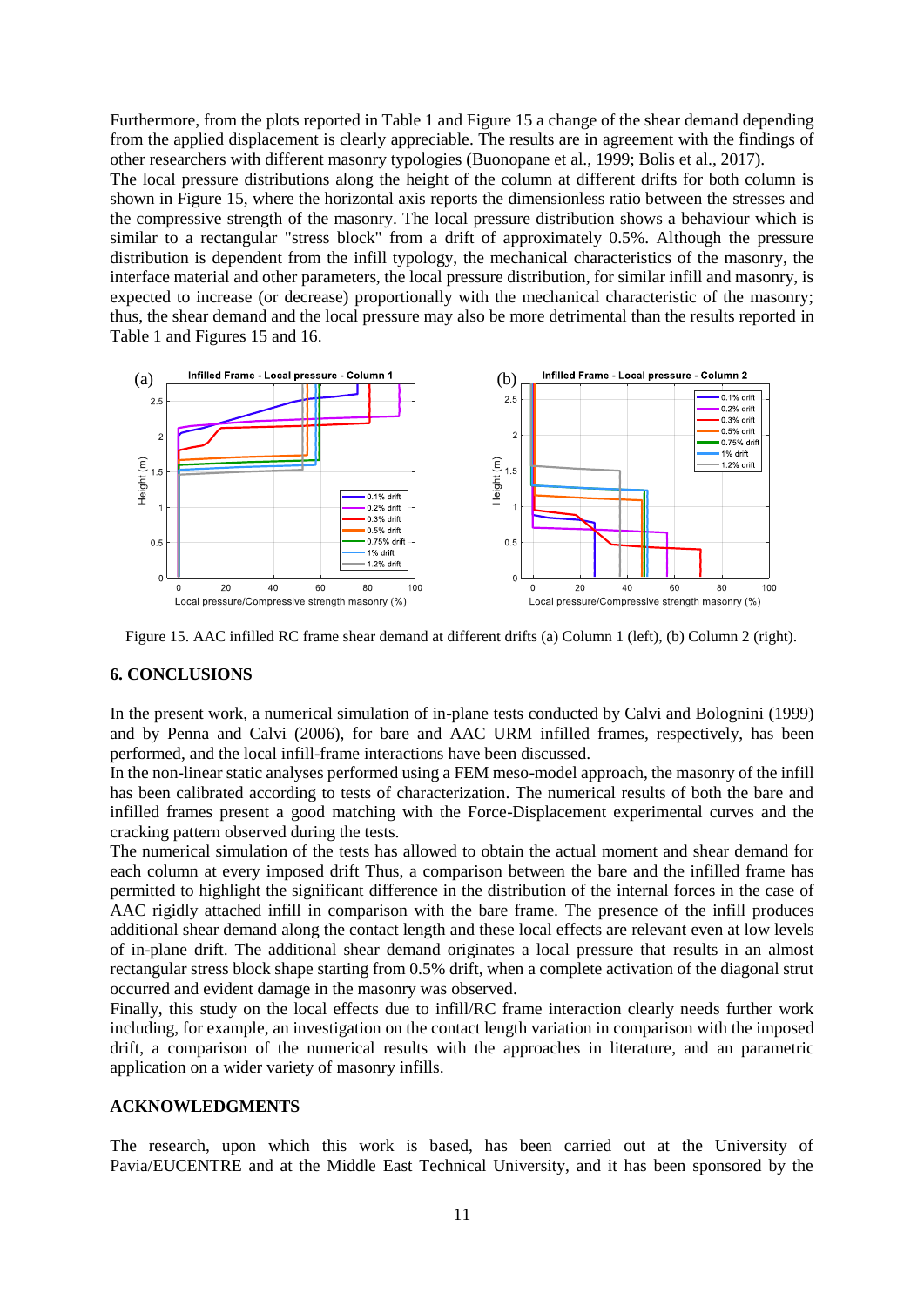Erasmus Mundus Programme and by the Executive Projects DPC-RELUIS 2013-2016 and DPC-RELUIS 2017. The financial support for this study is gratefully acknowledged.

#### **REFERENCES**

Asteris PG, Kakaletsis DJ, Chrysostomou CZ, Smyrou E, (2011). Failure modes of infilled frames. *Electronic Journal of Structural Engineering*, **11**(1), 11-20.

Barzegar F, Maddipudi S, (1994). Generating reinforcement in FE modeling of concrete structures. *Journal of Structural Engineering*, **120**(5), 1656-1662.

Bolis V, Stavridis A, Preti M, (2017). Numerical investigation of the in-plane performance of masonry-infilled RC frames with sliding subpanels. *Journal of Structural Engineering*, **143**(2): 04016168.

Buonopane SG, White RN, (1999). Pseudo-dynamic testing of masonry infilled reinforced concrete frame. *Journal of Structural Engineering*, **125**(6), 578-589.

CEB/FIP (2010). Model Code 2010.

CEN (2004a). Eurocode 2 - Design of concrete structures, , Part 1-1: General rules and rules for building. Brussels, Belgium, *European Committee for Standardisation*, Part 1.1: General rules and rules for building.

CEN (2004b). Eurocode 8 - Design of structures for earthquake resistance, Part 1: General rules, seismic actions and rules for building. Brussels, Belgium, *European Committee for Standardisation*.

Calvi GM, Bolognini D, (1999). Seismic response of reinforced concrete frames infilled with weakly reinforced masonry panels. *Journal of Earthquake Engineering*, **5**, 153-185.

Da Porto F, Guidi G, Dalla Benetta M, Verlato N, (2012). Sistemi costruttivi e risultati sperimentali Reluis Research Report [in Italian]. *Experimental Report*, University of Padova, Italy.

EN (2001). UNI EN 1052-1 - Methods of test for masonry, Part 1: Determination of compressive strength. Brussels, Belgium, *European Committee for Standardisation*.

EN (2007). UNI EN 1052-3 - Methods of test for masonry, Part 3: Determination of initial shear strength. Brussels, Belgium, *European Committee for Standardisation*.

Fragomeli A., Galasco A., Graziotti F., Guerrini G., Kallioras S., Magenes G., Malomo D., Mandirola M., Manzini C.F., Marchesi B., Milanesi R.R., Morandi P., Penna A., Rossi A., Rosti A., Rota M., Senaldi I., Tomassetti U., Cattari S., da Porto F., Sorrentino L. (2017). Comportamento degli edifici in muratura nella sequenza sismica dell'Italia centrale del 2016 - Parte 1: Quadro generale [in Italian]. *Progettazione sismica* **8**(2), 49-77.

Hak S, Morandi P, Magenes G, (2013). Local effects in the seismic design of rc frame structures with masonry infill. *Proc. of 4th ECCOMAS COMPDYN*, 12-14 June, Kos Island, Greece.

Hordijk DA, (1991). Local Approach to Fatigue of Concrete. *PhD Thesis*, Delft, University of Technology, Netherland.

Lin, K., Totoev, Y.Z., Lin, H.J., (2011). In-plane cyclic test on framed dry-stack masonry panel. *Advanced Materials Research*, Vol. 163-167, pp. 3899-3903.

Lourenço PB, (1995). *An Orthotropic Continuum Model for the Analysis f Masonry Structures*. Delft, University of Technology, Netherland.

Manzini CF, Morandi P, (2012). Rapporto preliminare sulle prestazioni ed i danneggiamenti agli edifici in muratura portante moderni a seguito degli eventi sismici emilani del 2012 [in Italian]. **v.1**, Eucentre, *http://eqclearinghouse.org/2012-05-20-italy/*.

Markou G, Papadrakakis M, (2012). An efficient generation method of embedded reinforcement in hexahedral elements for reinforced concrete simulations. *Advances in Engineering Software*, **45**, 175-187.

Mehrabi AB, (1994). Behavior of masonry-infilled reinforced concrete frames subjected to lateral loading. *PhD Thesis*, University of Colorado, USA.

Milanesi R.R., Morandi P., Magenes G., Binici B., (2015). FEM simulation of the experimental response of AAC masonry infills in RC frames. *Proc. 5th ECCOMAS - COMPDYN 2015*, Crete, Greece, 25-27 May 2015.

Morandi P, Milanesi RR, Magenes G, (2016). Innovative seismic solution for clay masonry infills with sliding joints: principles and details. *Proc. of 16th IBMAC*, 26-30 June 2016, Padova, Italy.